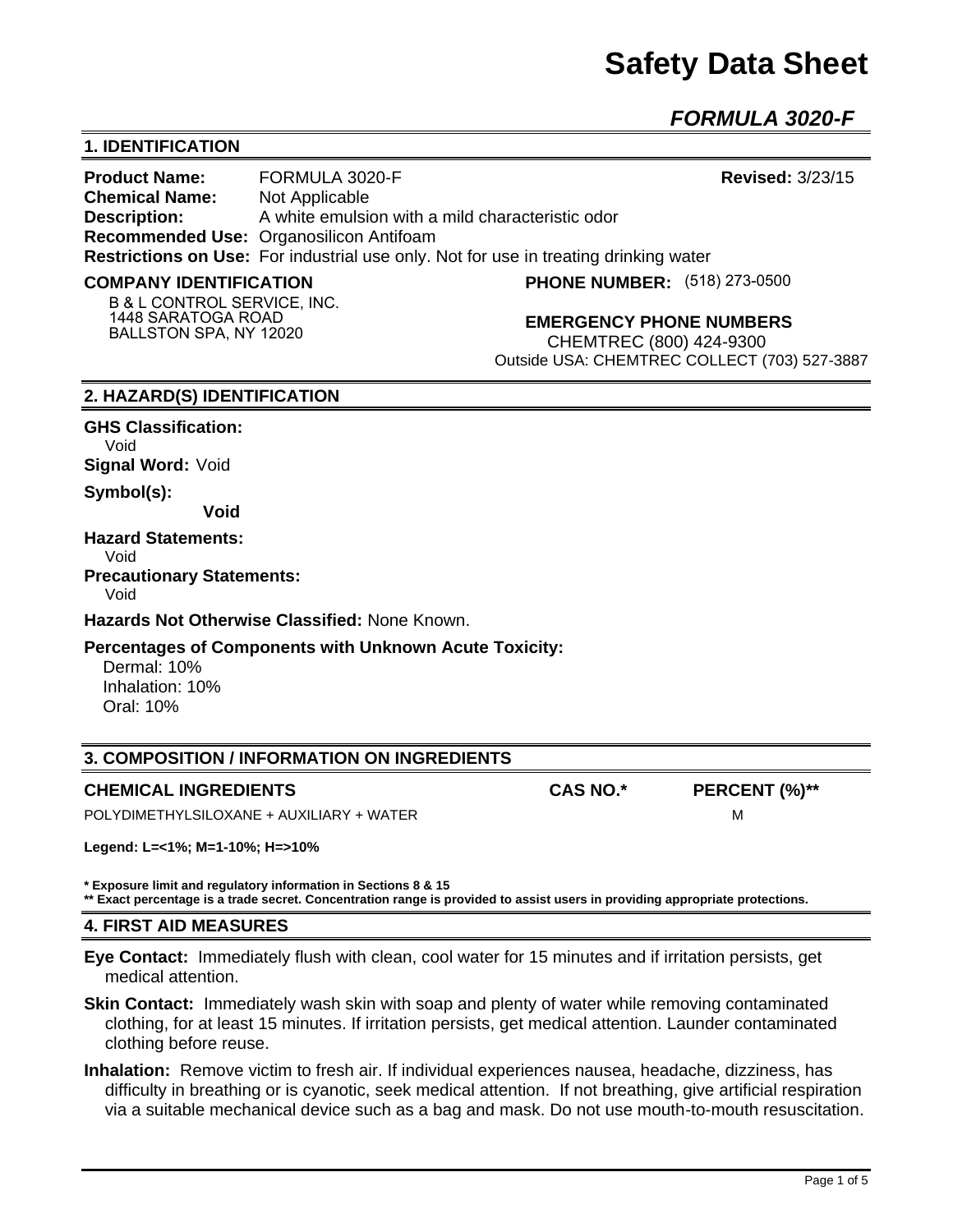- **Ingestion:** Do not induce vomiting. Rinse mouth with copious quantities of water first and get immediate medical attention. Drink several glasses of water. Never give anything by mouth to an unconscious person. If vomiting occurs, keep airways clear.
- **Note to Physician:** There is no specific antidote. Treatment of overexposure should be directed at the control of symptoms and the clinical condition of the patient. Aspiration may cause lung damage. Probable mucosal damage may contraindicate the use of gastric lavage.

## **Most Important Symptoms/Effects:**

- **Eye Contact:** May cause mild irritation depending on length of exposure, solution concentration, and first aid measures.
- **Skin Contact:** Prolonged contact may cause mild irritation.
- **Inhalation:** Not expected to be harmful or irritating if inhaled.
- **Ingestion:** May be mildly toxic. May cause gastrointestinal irritation. Do not take internally. May cause nausea, vomiting, and/or diarrhea.
- **Indication of Immediate Medical Attention and Special Treatment, if Necessary:** Other than acute, none known. See section 11 for toxicological information.

## **5. FIRE FIGHTING MEASURES**

**Suitable (and Unsuitable) Extinguishing Media:** Any media suitable for the surrounding fire.

- **Specific Hazards Arising from the Chemical:** Product may be irritating to the eyes, skin, and respiratory system. Closed containers may rupture (due to buildup of pressure) when exposed to extreme heat. If evaporated to dryness, some product residuals may burn. Thermal decomposition may release oxides of carbon and silicon.
- **Special Protective Equipment and Precautions for Fire-Fighters:** Wear self-contained breathing apparatus and full turn-out gear. Approach fire from upwind direction. If possible, move containers away from fire. Cool fire exposed containers with water spray. If containers rupture or leak, product may evolve irritating or toxic gas under extreme heat. Contain runoff.

## **6. ACCIDENTAL RELEASE MEASURES**

## **Spill Containment and Clean-up Instructions:**

Wear suitable protective equipment found in section 8. Small spills may be flushed with copious quantities of water, preferably to a sanitary sewer or waste treatment facility. Larger spills may be absorbed in sawdust or other absorbent and sweepings disposed of in an approved landfill. The area may then be flushed with copious quantities of water. Floor may be slippery; use care to avoid falling. Avoid release of this product into the environment to prevent contamination of soil, sewers, natural waterways and/or groundwater. See Section 12 for Ecological Information.

## **7. HANDLING AND STORAGE**

## **Handling and Storage:**

Store in a cool, dry, well ventilated area, between 10°C and 49°C. Keep containers tightly closed when not in use and follow all recommended safety precautions when handling the material. Keep out of sun and away from heat or open flame. Keep away from incompatible materials. See Section 10 for incompatible materials.

## **8. EXPOSURE CONTROL / PERSONAL PROTECTION**

**Engineering Controls:** General ventilation expected to be satisfactory

## **PERSONAL PROTECTION EQUIPMENT**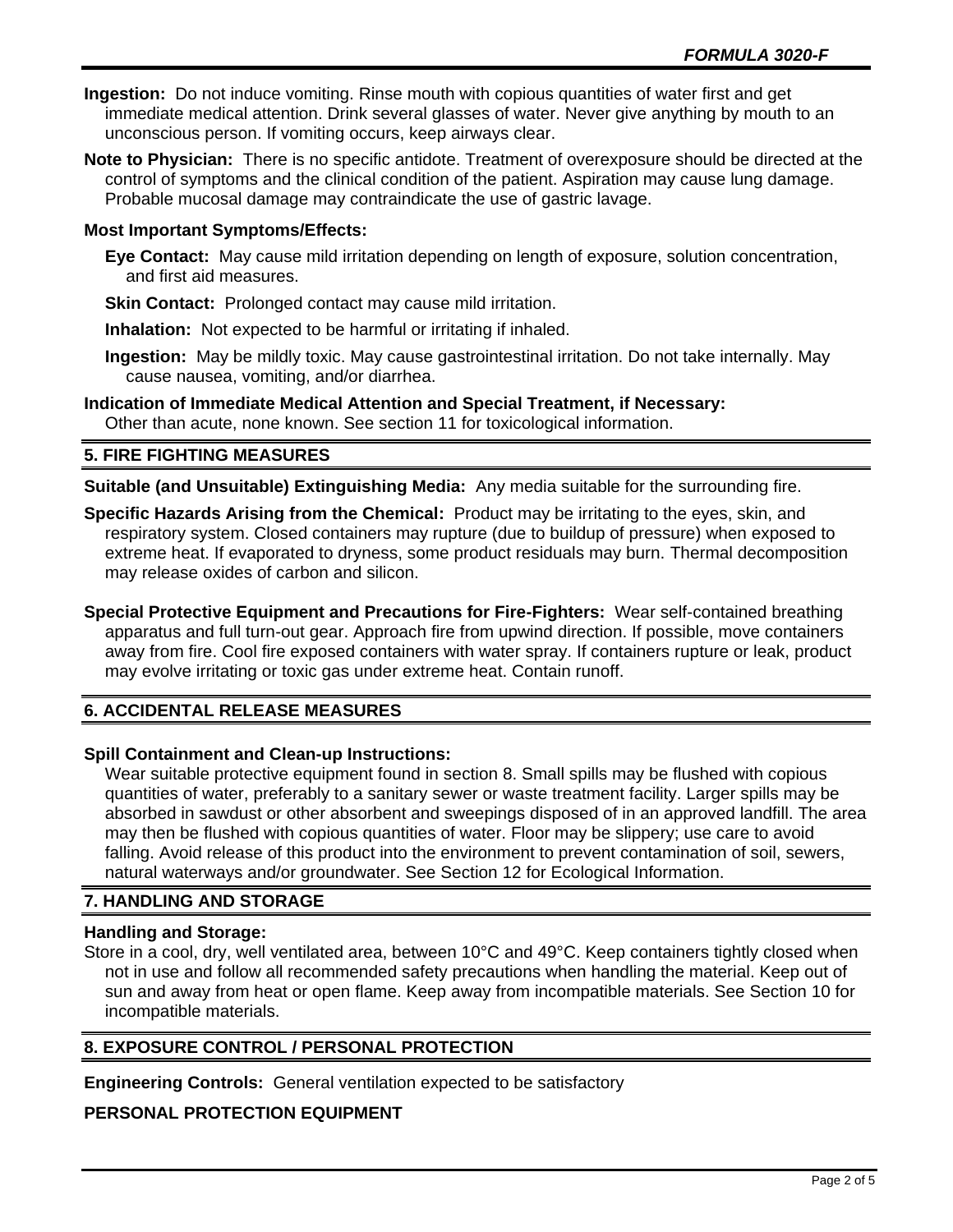**Respiratory:** Not normally required.

**Eyes and Face:** Chemical resistant goggles or face shield.

**Hands and Skin:** Chemical resistant rubber, neoprene latex or PVC

**Other Protective Equipment:** Eyewash station in area of use. Wear long sleeve shirt, long pants, and boots.

#### **EXPOSURE GUIDELINES**

**Exposure Limits:** 

**COMPONENT TLV** N.A.

## **9. PHYSICAL AND CHEMICAL PROPERTIES**

| <b>Appearance and Odor:</b>         |                          | A white emulsion with a mild characteristic odor |                        |
|-------------------------------------|--------------------------|--------------------------------------------------|------------------------|
| <b>Odor Threshold:</b>              | N.D.                     | <b>Vapor Pressure:</b>                           | N.A.                   |
| pH (undiluted):                     | $3.5 - 5.0$              | <b>Vapor Density:</b>                            | ا>                     |
| <b>Freeze Point:</b>                | $<$ 0°C (32°F)           | Specific Gravity(@22°C):                         | $1.000 - 1.008$        |
| <b>Boiling Point:</b>               | $>100^{\circ}$ C (212°F) | <b>Solubility in Water:</b>                      | <b>Dispersible</b>     |
| <b>Flash Point:</b>                 | None                     | <b>Partition Coefficient:</b>                    | N.D. (n-octanol/water) |
|                                     |                          | <b>Auto-Ignition Temperature:</b>                | N.D.                   |
| <b>Evaporation Rate:</b>            | 1.0                      | <b>Decomposition Temperature: N.D.</b>           |                        |
| Flammability (solid, gas): No       |                          | <b>Viscosity:</b>                                | 400 - 1000             |
| Flammable Limits in Air: LFL - N.A. |                          |                                                  |                        |
|                                     | $UFL - N.A.$             |                                                  |                        |

## **10. STABILITY AND REACTIVITY**

**Reactivity:** Not normally reactive at normal temperatures and pressure.

**Chemical Stability:** Stable under normal conditions

**Possibility of Hazardous Reactions:** Will not occur under normal conditions.

**Conditions to Avoid:** Avoid excessive heat, sparks or open flames.

**Incompatible Materials:** Concentrated acids or oxidizing agents.

**Hazardous Decomposition Products:** Thermal decomposition may release oxides of carbon and silicon.

## **11. TOXICOLOGICAL INFORMATION**

**Ingestion Testing:** None established for this product.

**Skin Testing:** None established for this product.

**Inhalation Testing:** None established for this product.

## **CHRONIC TOXICITY DATA**

**Sensitization Testing:** None established for this product.

**Other Testing:** None established for this product.

**Routes of Exposure:** Eyes, Ingestion, Inhalation, Skin.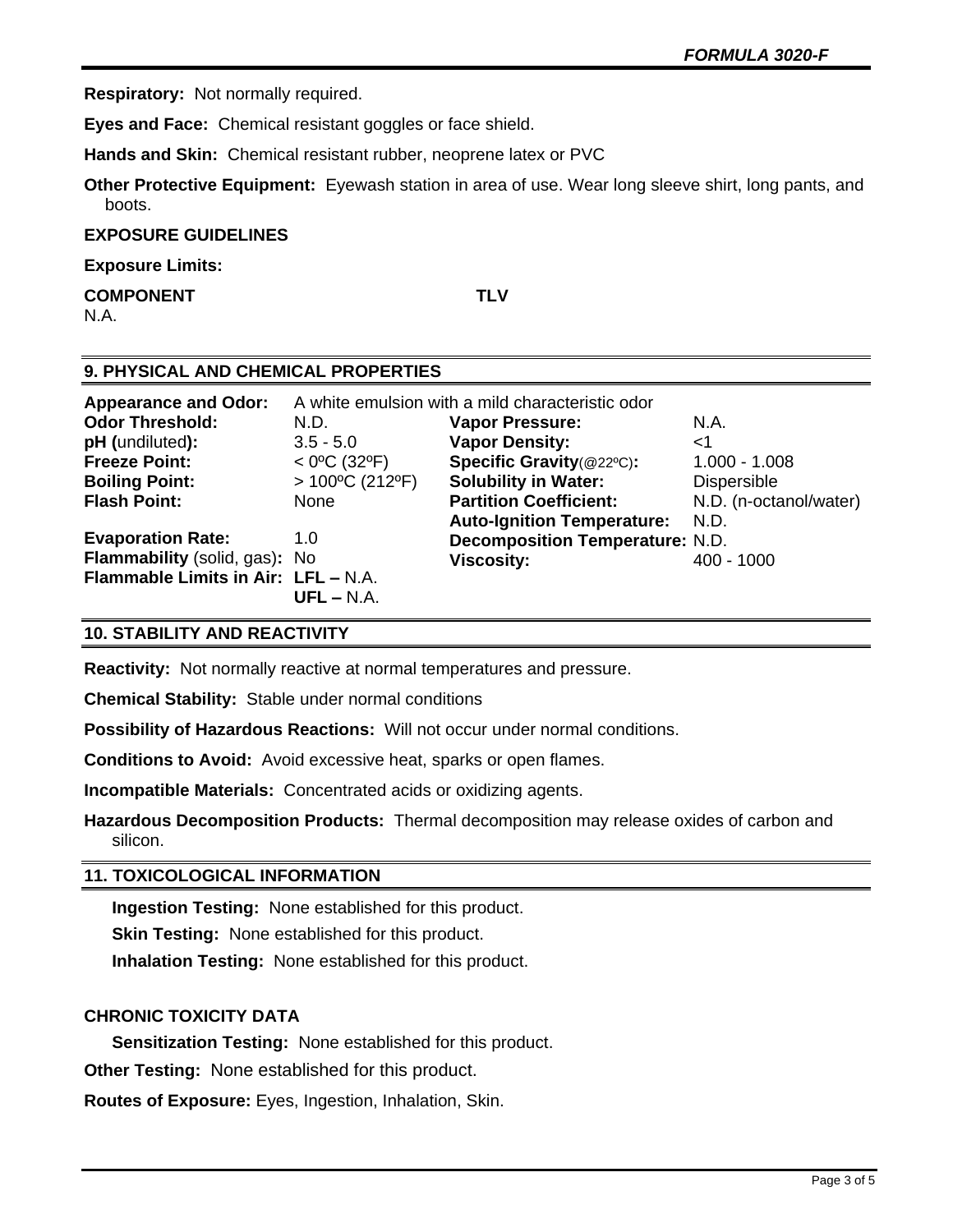**Eye Contact:** May cause mild irritation depending on length of exposure, solution concentration, and first aid measures.

**Skin Contact:** Prolonged contact may cause mild irritation.

**Inhalation:** Not expected to be harmful or irritating if inhaled.

**Ingestion:** May be mildly toxic. May cause gastrointestinal irritation. Do not take internally. May cause nausea, vomiting, and/or diarrhea.

**Medical Conditions Aggravated by Exposure:** None known.

**Chronic Effects from Repeated Overexposure:** Other than short term effects, none established.

## **12. ECOLOGICAL INFORMATION**

**Aquatic Toxicity Data:** None established for this product.

**Product Fate Data:** None established for this product.

**Biodegradation Data:** None established for this product.

## **13. DISPOSAL CONSIDERATIONS**

**Waste Disposal:** Dispose of in accordance with local, regional, national and international regulations. Contact the Hazardous Waste representative at the nearest EPA Regional Office for guidance. Container Disposal: Triple rinse container (or equivalent) promptly after emptying and offer for reconditioning if appropriate. Empty the rinsate into application equipment or a mix tank or store rinsate for later use or disposal.

## **14. TRANSPORT INFORMATION**

## **US DEPARTMENT OF TRANSPORTATION (DOT) INFORMATION NOT REGULATED**

## **VESSEL TRANSPORT (IMO/IMDG) NOT REGULATED**

## **15. REGULATORY INFORMATION**

## **US FEDERAL REGULATIONS**

**TSCA:** All ingredients listed or exempt from listing. **CERCLA and/or SARA RQ:** No ingredients listed in this section. **SARA Section 302 Hazard Class:** No ingredients listed in this section. **SARA Section 311/312 Chemicals:**  Acute Health Hazard: No Chronic Health Hazard: No Fire Hazard: No Sudden Release of Pressure Hazard: No Reactive Hazard: No **SARA Section 313 Chemicals:** No ingredients listed in this section.

## **STATE REGULATIONS**

This product does not contain any ingredients known to the State of California to cause cancer.